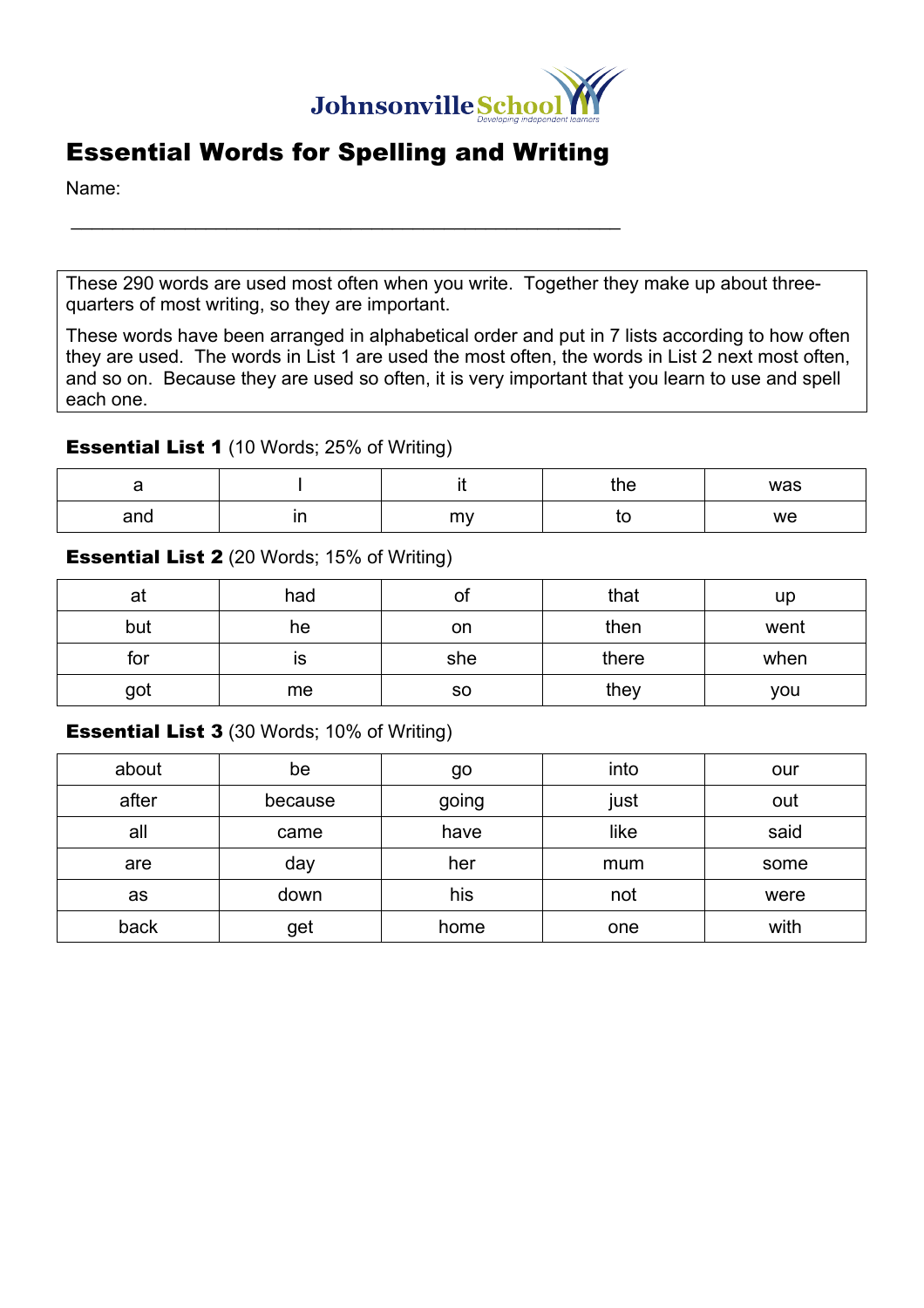

## **Essential List 4** (50 Words; 10% of Writing)

| again  | do     | next  | people  | time      |
|--------|--------|-------|---------|-----------|
| an     | first  | night | put     | took      |
| around | food   | no    | ran     | two       |
| big    | from   | now   | saw     | <b>US</b> |
| by     | good   | off   | school  | very      |
| can    | has    | old   | see     | well      |
| come   | him    | only  | started | what      |
| could  | house  | or    | their   | will      |
| dad    | if     | other | them    | would     |
| did    | little | over  | this    | your      |

## **Essential List 5** (50 Words; 5% of Writing)

| am      | door     | last    | once      | through |
|---------|----------|---------|-----------|---------|
| another | everyone | left    | play      | told    |
| away    | family   | long    | really    | too     |
| bed     | five     | looked  | room      | walked  |
| been    | found    | made    | something | want    |
| before  | friend   | man     | still     | way     |
| best    | fun      | more    | thing     | where   |
| brother | heard    | morning | think     | which   |
| called  | here     | name    | thought   | who     |
| car     | know     | never   | three     | year    |

## **Essential List 6** (70 Words; 5% of Writing)

| also    | cool    | eyes    | head   | jump  |
|---------|---------|---------|--------|-------|
| always  | dark    | fell    | hit    | knew  |
| asked   | decided | felt    | how    | later |
| black   | dog     | find    | inside | life  |
| boy     | eat     | four    | its    | live  |
| bus     | end     | gave    | it's   | lot   |
| cat     | even    | getting | ľI     | lunch |
| coming  | every   | great   | I'm    | make  |
| minutes | place   | sister  | top    | water |
| most    | ready   | sleep   | town   | while |